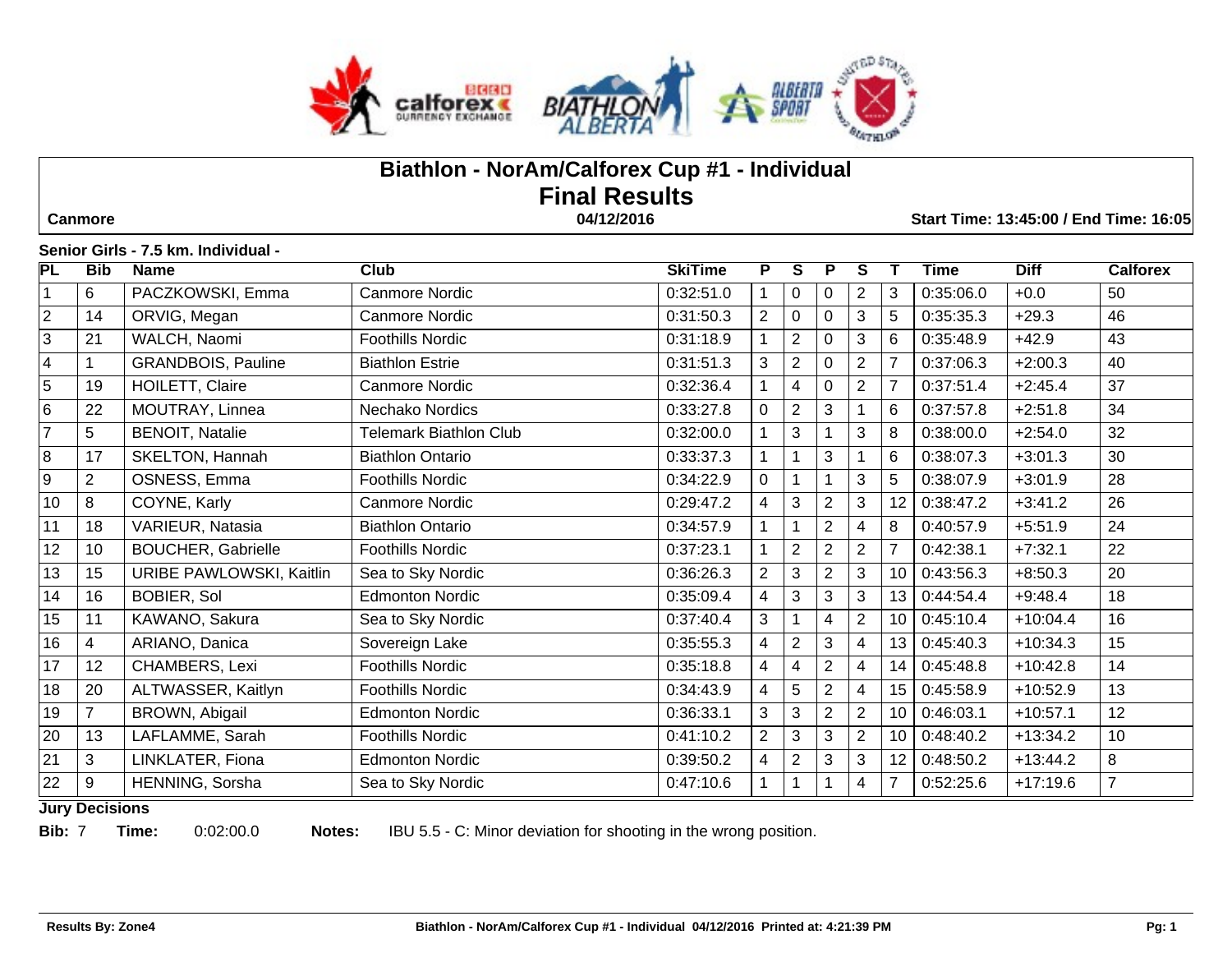### **Dev 2 - Girls - 5 km. Individual -**

| PL             | <b>Bib</b> | Name                  | Club                           | <b>SkiTime</b> |   | Р               |   |   |    | Time      | <b>Diff</b> | <b>Calforex</b> |
|----------------|------------|-----------------------|--------------------------------|----------------|---|-----------------|---|---|----|-----------|-------------|-----------------|
|                | 25         | <b>BLEAKLEY, Skye</b> | <b>Altius</b>                  | 0:20:57.7      |   |                 |   |   | 10 | 0:28:27.7 | $+0.0$      | 50              |
| $\overline{2}$ | 23         | LINKLATER, Helena     | <b>Edmonton Nordic</b>         | 0:24:01.0      | 0 | 4               | 2 |   | 6  | 0:28:31.0 | $+3.3$      | 46              |
| 3              | 26         | HARROP, Kate          | <b>Calgary Biathlon Racers</b> | 0:25:05.6      | 2 |                 | ົ | 3 |    | 0:30:20.6 | $+1:52.9$   | 43              |
| 4              | 28         | GILLILAND, Sage       | <b>Foothills Nordic</b>        | 0:24:54.6      | 2 | 3               | ◠ |   | 8  | 0:30:54.6 | $+2:26.9$   | 40              |
| 5              | 27         | GROENEVELD, Ana       | <b>Calgary Biathlon Racers</b> | 0:25:33.1      | 3 |                 | ົ | 3 | 9  | 0:32:18.1 | $+3:50.4$   | 37              |
| 6              | 30         | JENSEN, Anika         | Fast and Fossil                | 0:28:05.7      | 2 |                 | ົ | っ | -  | 0:33:20.7 | +4:53.0     | 34              |
|                | 31         | <b>BURKE, Danika</b>  | Canmore Nordic                 | 0:26:59.2      | 3 | $5\overline{)}$ |   | 3 | 15 | 0:38:14.2 | $+9:46.5$   | 32              |
| 8              | 24         | NGUYEN-CAO, Claire    | <b>Foothills Nordic</b>        | 0:40:31.5      |   | $\overline{2}$  |   | 3 | 9  | 0:47:16.5 | $+18:48.8$  | 30              |
| <b>DNS</b> 29  |            | LOVE, Sabine          | <b>Bridger Biathlon Club</b>   | $***$          |   |                 |   |   |    | $***$     | $***$       |                 |

## **Dev 1 - Girls - 4 km. Individual -**

| $\overline{\mathsf{PL}}$ | <b>Bib</b> | Name                     | Club                           | <b>SkiTime</b> | P              | P              | Р              |    | Time      | <b>Diff</b> | <b>Calforex</b> |
|--------------------------|------------|--------------------------|--------------------------------|----------------|----------------|----------------|----------------|----|-----------|-------------|-----------------|
|                          | 45         | LEVASSEUR, Paige         | Devon Nordic Bears             | 0:19:53.3      | $\mathbf{0}$   | 0              | 0              | 0  | 0:19:53.3 | $+0.0$      | 50              |
| $\overline{2}$           | 37         | NEANDER, Clara           | Foothills Nordic               | 0:20:03.7      |                |                | 0              | 2  | 0:21:33.7 | $+1:40.4$   | 46              |
| 3                        | 46         | <b>BREWSTER, Cassidy</b> | Devon Nordic Bears             | 0:18:36.1      | $\overline{2}$ | $\Omega$       | 2              | 4  | 0:21:36.1 | $+1:42.8$   | 43              |
| 4                        | 38         | ALGRA, Sophia            | <b>West Coast Nordic</b>       | 0:20:17.3      | 0              |                |                | 2  | 0:21:47.3 | $+1:54.0$   | 40              |
| 5                        | 34         | CHLEPKOVA, Ema           | Foothills Nordic               | 0:16:35.8      | 3              | $\overline{2}$ | $\overline{2}$ |    | 0:21:50.8 | $+1:57.5$   | 37              |
| 6                        | 33         | PARADIS, Desiree         | <b>Foothills Nordic</b>        | 0:18:55.3      | 3              | $\Omega$       |                | 4  | 0:21:55.3 | $+2:02.0$   | 34              |
| $\overline{7}$           | 32         | THOROGOOD, Keelyn        | <b>Calgary Biathlon Racers</b> | 0:20:08.9      |                | $\overline{2}$ |                | 4  | 0:23:08.9 | $+3:15.6$   | 32              |
| 8                        | 36         | HULSHOF, Alexandra       | <b>Foothills Nordic</b>        | 0:19:19.0      | 4              | $\overline{2}$ | $\mathbf 0$    | 6  | 0:23:49.0 | $+3:55.7$   | 30              |
| 9                        | 41         | JENSEN, Liv              | <b>Fast and Fossil</b>         | 0:21:42.6      |                |                |                | 3  | 0:23:57.6 | $+4:04.3$   | 28              |
| 10                       | 43         | KLAFKI, Anya             | Foothills Nordic               | 0:20:20.8      | 2              | $\overline{2}$ |                | 5  | 0:24:05.8 | $+4:12.5$   | 26              |
| 11                       | 40         | MOORES, Holly            | <b>Foothills Nordic</b>        | 0:18:17.0      | $\overline{2}$ | 4              | 2              | 8  | 0:24:17.0 | $+4:23.7$   | 24              |
| 12                       | 35         | KLOTZ, Aria              | <b>Foothills Nordic</b>        | 0:18:24.1      | 5              | 3              | 3              | 11 | 0:26:39.1 | $+6:45.8$   | 22              |
| 13                       | 44         | THAIN, Allyson           | Camrose Vikings                | 0:19:53.4      | 5              | 5              | 5              | 15 | 0:31:08.4 | $+11:15.1$  | 20              |
| 14                       | 42         | PAUL, Skye               | Canmore Nordic                 | 0:28:26.5      | 4              | 5              | 3              | 12 | 0:37:26.5 | $+17:33.2$  | 18              |
| $DNS$ 39                 |            | PERRY, Anna              | <b>Foothills Nordic</b>        | $***$          |                |                |                |    | $***$     | $***$       |                 |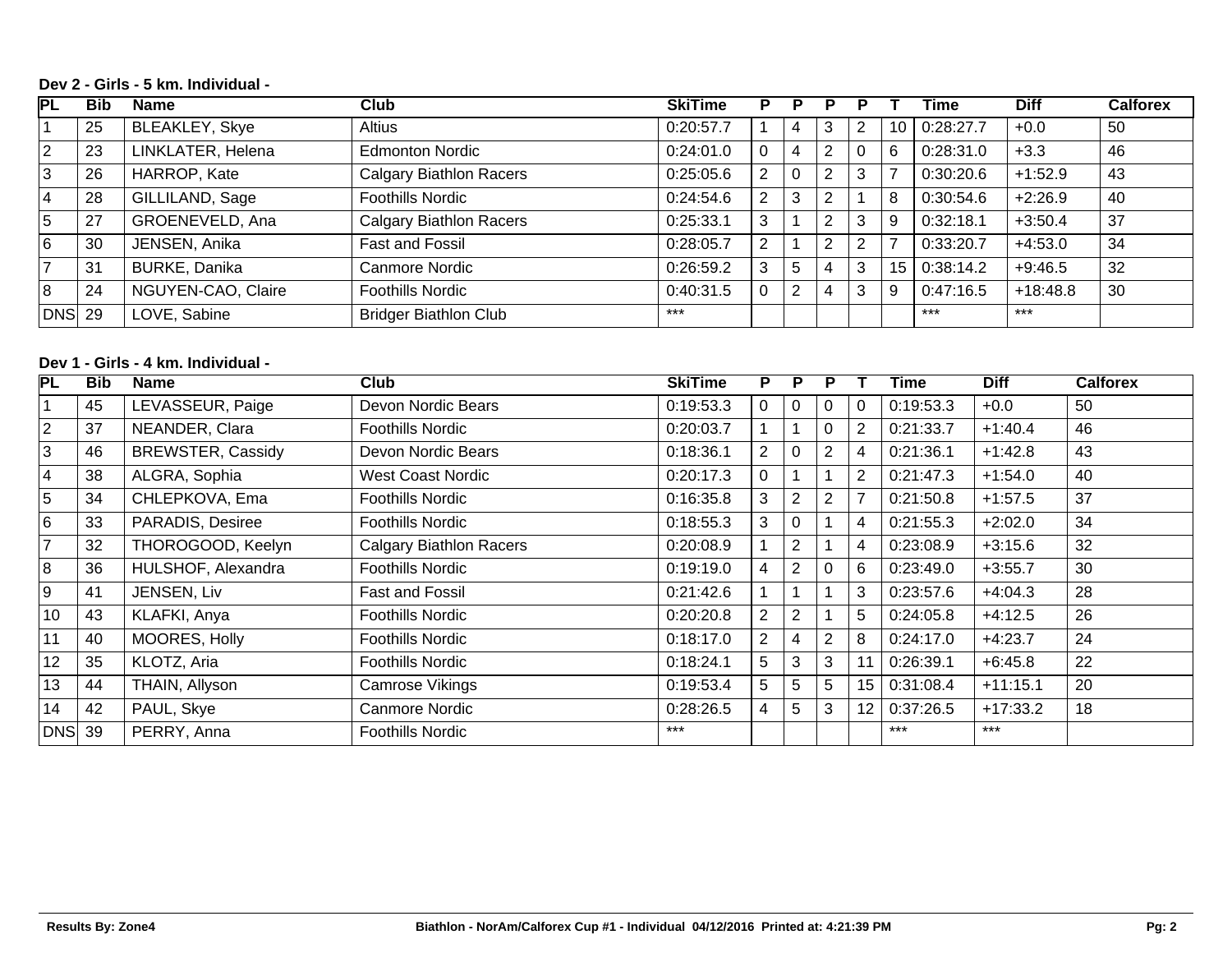#### **Master Women (35+) - 7.5 km. Individual -**

| PL             | <b>Bib</b> | <b>Name</b>           | <b>Club</b>                    | <b>SkiTime</b> |                | S              | Р |                |    | Time      | <b>Diff</b> | <b>Calforex</b> |
|----------------|------------|-----------------------|--------------------------------|----------------|----------------|----------------|---|----------------|----|-----------|-------------|-----------------|
|                | 49         | LANCASTER, Callie     | <b>Bulkley Valley Biathlon</b> | 0:37:47.8      | 3              | 3              |   | 2              | 8  | 0:43:47.8 | $+0.0$      | 50              |
| $ 2\rangle$    | 50         | SHEPPARD, SJ          | Altius                         | 0:38:19.9      |                | $\overline{2}$ | ◠ | 3              | 8  | 0:44:19.9 | $+32.1$     | 46              |
| 3              | 52         | HUTCHISON, Jacqueline | Fast and Fossil                | 0:36:02.5      |                | 2              | 5 | 3              | 14 | 0:46:32.5 | $+2:44.7$   | 43              |
| 4              | 48         | GIER, Petra           | Sea to Sky Nordic              | 0:42:42.6      |                | 3              | ◠ | $\overline{2}$ | 7  | 0:47:57.6 | $+4:09.8$   | 40              |
| 5              | -51        | LONGWORTH, Penny      | Fast and Fossil                | 0:39:35.6      |                | 3              |   |                | 12 | 0:48:35.6 | $+4:47.8$   | 37              |
| 6              | 54         | HALL, Deborah         | <b>Foothills Nordic</b>        | 0:36:58.9      |                | 5              | 5 | 3              | 16 | 0:48:58.9 | $+5:11.1$   | 34              |
| $\overline{7}$ | 53         | ST-PIERRE, Marie      | Sea to Sky Nordic              | 0:42:38.4      | $\overline{2}$ |                | ◠ | 3              | 9  | 0:49:23.4 | $+5:35.6$   | 32              |
| 8              | 47         | MACCULLOCH, Lynette   | <b>Foothills Nordic</b>        | 0:43:41.2      |                | 4              |   |                |    | 0:51:56.2 | $+8:08.4$   | 30              |

#### **Jury Decisions**

**Bib:** 51 **Notes:** Competed with incorrect leg numbers.

**Bib:** 52 **Notes:** Competed with incorrect leg numbers.

#### **Dev 2 - Boys - 5 km. Individual -**

| PL              | <b>Bib</b> | <b>Name</b>            | <b>Club</b>                   | <b>SkiTime</b> | P.                        | P              | P              | P.             |                 | Time      | <b>Diff</b> | <b>Calforex</b> |
|-----------------|------------|------------------------|-------------------------------|----------------|---------------------------|----------------|----------------|----------------|-----------------|-----------|-------------|-----------------|
|                 | 62         | <b>GAUTHIER, Simon</b> | Foothills Nordic              | 0:18:16.3      |                           | 4              |                | $\overline{2}$ | 8               | 0:24:16.3 | $+0.0$      | 50              |
| $\overline{2}$  | 70         | COLE, Graeme           | <b>Foothills Nordic</b>       | 0:21:21.6      |                           | $\overline{2}$ | 2              |                | 5               | 0:25:06.6 | $+50.3$     | 46              |
| $\overline{3}$  | 65         | MOSES, Sam             | <b>Foothills Nordic</b>       | 0:21:52.5      | $\mathbf{2}^{\mathsf{I}}$ | 0              | $\mathbf{2}$   |                | 5               | 0:25:37.5 | $+1:21.2$   | 43              |
| $\overline{4}$  | 61         | KANIA, Eric            | Canmore Nordic                | 0:20:33.1      | 4                         | $\overline{2}$ |                |                | 8               | 0:26:33.1 | $+2:16.8$   | 40              |
| $\overline{5}$  | 56         | HALE, Simon            | <b>Biathlon PEI</b>           | 0:22:45.4      | $\overline{2}$            | $\overline{2}$ |                |                | 6               | 0:27:15.4 | $+2:59.1$   | 37              |
| $6\overline{6}$ | 73         | EYRE, Findlay          | <b>Foothills Nordic</b>       | 0:21:20.6      | 3                         | $\overline{2}$ | $\overline{2}$ |                | 8               | 0:27:20.6 | $+3:04.3$   | 34              |
| $\overline{7}$  | 67         | <b>BRINDLE, Oliver</b> | <b>Foothills Nordic</b>       | 0:22:22.1      |                           | 4              | $\mathbf{2}$   |                | 8               | 0:28:22.1 | $+4:05.8$   | 32              |
| $\overline{8}$  | 55         | HAY, Rory              | <b>Telemark Biathlon Club</b> | 0:23:36.8      | 3                         | 3              | 0              | $\overline{2}$ | 8               | 0:29:36.8 | $+5:20.5$   | 30              |
| 9               | 63         | ELLIS, Liam            | <b>Biathlon PEI</b>           | 0:22:09.4      | 4                         | 0              | 3              | 3              | 10              | 0:29:39.4 | $+5:23.1$   | 28              |
| 10              | 68         | WALKER, Beau           | <b>Bridger Biathlon Club</b>  | 0:22:16.8      | 3                         | $\overline{2}$ | 2              | 3              | 10              | 0:29:46.8 | $+5:30.5$   | 26              |
| 11              | 59         | BENSON, Sean           | Sea to Sky Nordic             | 0:23:09.9      |                           | $\overline{2}$ | 2              | 4              | 9               | 0:29:54.9 | $+5:38.6$   | 24              |
| 12              | 57         | GASC, Raphaël          | Sea to Sky Nordic             | 0:24:31.5      | $\overline{2}$            |                | 4              | 2              | 9               | 0:31:16.5 | $+7:00.2$   | 22              |
| 13              | 64         | CRAMER, Noah           | <b>Foothills Nordic</b>       | 0:22:06.6      | 3                         | 4              | $\overline{2}$ | 4              | 13              | 0:31:51.6 | $+7:35.3$   | 20              |
| 14              | 71         | WOODS, Cale            | <b>Bridger Biathlon Club</b>  | 0:21:24.3      | 3                         | 5              | $\overline{2}$ | 5              | 15              | 0:32:39.3 | $+8:23.0$   | 18              |
| 15              | 58         | ZAPLOTINSKY, Derek     | <b>Edmonton Nordic</b>        | 0:25:12.9      | $\mathbf{2}^{\mathsf{I}}$ |                | 4              | 3              | 10 <sup>°</sup> | 0:32:42.9 | $+8:26.6$   | 16              |
| 16              | 66         | HOLASH, Noah           | <b>Foothills Nordic</b>       | 0:26:10.9      | 3                         |                | $\mathbf{2}$   | 3              | 9               | 0:32:55.9 | $+8:39.6$   | 15              |
| 17              | 72         | SHEPPARD, Thoreson     | Altius                        | 0:24:00.3      | 3                         | 4              | 2              | 5              | 14              | 0:34:30.3 | $+10:14.0$  | 14              |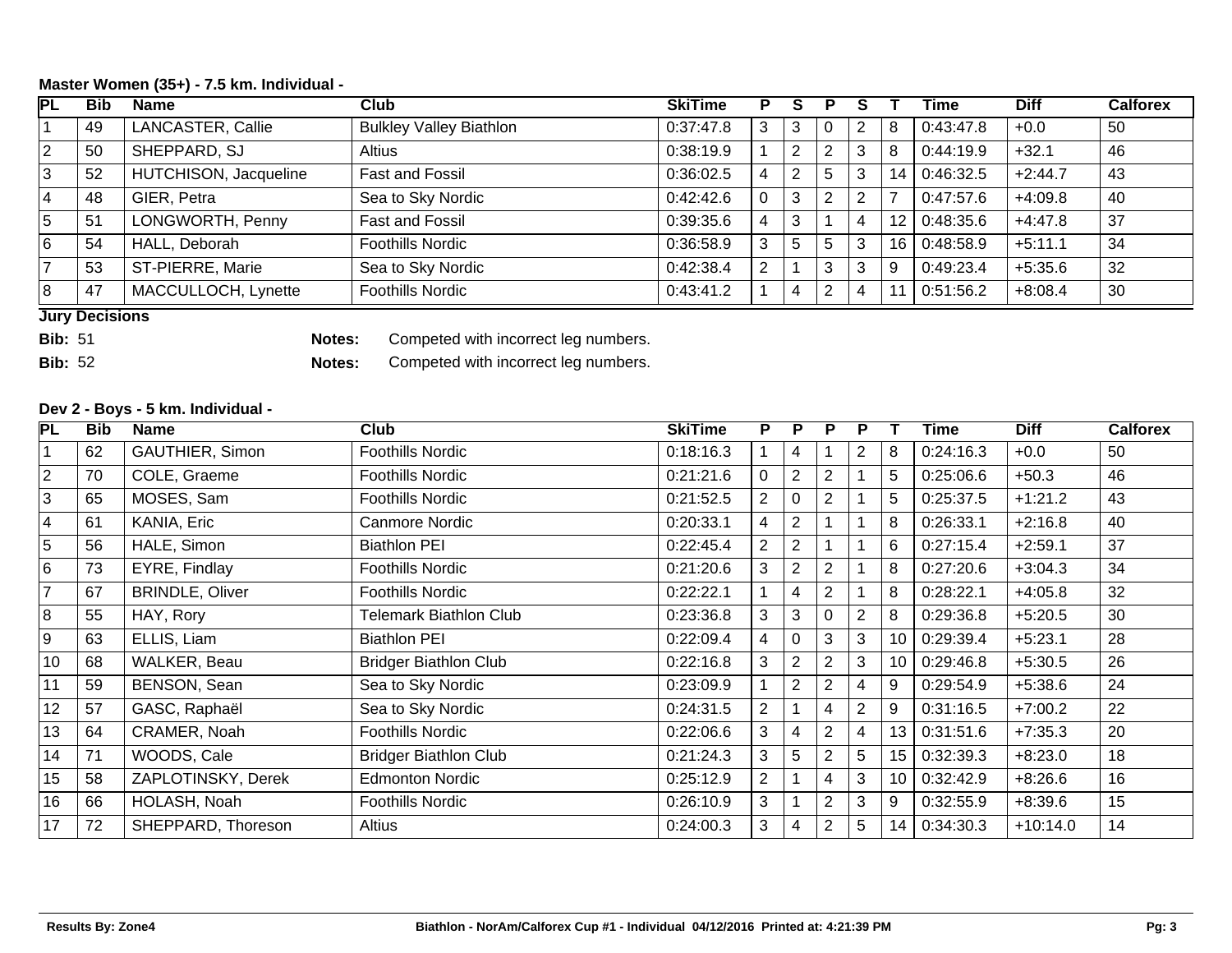## **Dev 2 - Boys Continued ... - 5 km. Individual -**

| <b>PL</b>  | <b>Bib</b> | Name                                      | Club             | <b>SkiTime</b> |  |           | ⊺ime      | Diff       | Calforex                       |
|------------|------------|-------------------------------------------|------------------|----------------|--|-----------|-----------|------------|--------------------------------|
| 18         | -60        | Nicholas<br>FRWIN.<br>SHEI                | cothills Nordic  | 0:28:15.8      |  | $\bullet$ | 0:36:30.8 | $+12:14.5$ | $\overline{\phantom{a}}$<br>ιv |
| <b>DNS</b> | 69         | <b>NUCHER.</b><br><b>DOI</b><br>Alexandre | Foothills Nordic | ***            |  |           | $***$     | ***        |                                |

## **Dev 1 - Boys - 4 km. Individual -**

| PL               | <b>Bib</b> | <b>Name</b>              | Club                           | <b>SkiTime</b> | P              | P              | P              |                | Time      | <b>Diff</b> | <b>Calforex</b> |
|------------------|------------|--------------------------|--------------------------------|----------------|----------------|----------------|----------------|----------------|-----------|-------------|-----------------|
|                  | 90         | SEKORA, Lance            | Devon Nordic Bears             | 0:17:55.4      |                |                | 0              | $\overline{2}$ | 0:19:25.4 | $+0.0$      | 50              |
| $\overline{2}$   | 88         | <b>QUINTILIO, Henrik</b> | Crazy Mare Ranch Biathlon Club | 0:16:35.4      | $\overline{2}$ | 0              | $\overline{2}$ | 4              | 0:19:35.4 | $+10.0$     | 46              |
| 3                | 77         | NIVEN, Avry              | Camrose Vikings                | 0:18:21.7      |                | 0              |                | $\overline{2}$ | 0:19:51.7 | $+26.3$     | 43              |
| $\overline{4}$   | 84         | <b>SKARSGARD, Marcus</b> | Foothills Nordic               | 0:17:03.4      | 3              |                | 0              | 4              | 0:20:03.4 | $+38.0$     | 40              |
| 5                | 85         | MCCORKINDALE, Euan       | <b>Foothills Nordic</b>        | 0:17:10.1      |                | 0              | 3              | 4              | 0:20:10.1 | $+44.7$     | 37              |
| $6\phantom{1}$   | 87         | GAUTHIER, François       | Foothills Nordic               | 0:16:36.0      | $\overline{2}$ | $\overline{2}$ |                | 5              | 0:20:21.0 | $+55.6$     | 34              |
| $\overline{7}$   | 79         | LATIMER, Aidan           | Foothills Nordic               | 0:18:18.1      |                | 0              | $\overline{2}$ | 3              | 0:20:33.1 | $+1:07.7$   | 32              |
| 8                | 75         | <b>BRINDLE, Will</b>     | Foothills Nordic               | 0:18:09.5      | $\Omega$       |                | 3              | 4              | 0:21:09.5 | $+1:44.1$   | 30              |
| $\boldsymbol{9}$ | 74         | BAERGEN, Bjorn           | Canmore Nordic                 | 0:18:58.5      |                | 4              |                | 6              | 0:23:28.5 | $+4:03.1$   | 28              |
| 10               | 89         | PAUL, Jack               | Canmore Nordic                 | 0:20:26.3      | $\overline{2}$ | $\overline{2}$ |                | 5              | 0:24:11.3 | $+4:45.9$   | 26              |
| 11               | 91         | SORATHIA, Ethan          | Foothills Nordic               | 0:18:57.9      | 3              | $\overline{2}$ | 2              | $\overline{7}$ | 0:24:12.9 | $+4:47.5$   | 24              |
| 12               | 82         | FRADETTE, Theo           | Foothills Nordic               | 0:19:07.9      | $\overline{2}$ | 3              | 2              | $\overline{7}$ | 0:24:22.9 | $+4:57.5$   | 22              |
| 13               | 81         | SCHROEDER, Michael       | Camrose Vikings                | 0:20:27.5      | 2              | 4              |                | $\overline{7}$ | 0:25:42.5 | $+6:17.1$   | 20              |
| 14               | 86         | DEJONG, Willem           | Foothills Nordic               | 0:20:36.8      | $\overline{2}$ | 3              | $\mathbf{2}$   | $\overline{7}$ | 0:25:51.8 | $+6:26.4$   | 18              |
| 15               | 92         | HEWIE, Seth              | Canmore Nordic                 | 0:18:30.0      | 3              | 3              | 4              | 10             | 0:26:00.0 | $+6:34.6$   | 16              |
| 16               | 93         | FLEMING, Jasper          | <b>Edmonton Nordic</b>         | 0:19:55.0      | 4              | 3              | 5              | 12             | 0:28:55.0 | $+9:29.6$   | 15              |
| 17               | 76         | PAUL, Thomas             | Canmore Nordic                 | 0:25:33.0      | 0              | $\overline{2}$ | 3              | 5              | 0:29:18.0 | $+9:52.6$   | 14              |
| $DNS$ 83         |            | ROGANS, Alex             | Foothills Nordic               | $***$          |                |                |                |                | $***$     | $***$       |                 |

## **Master Men (35+) - 10 km. Individual -**

| PL | <b>Bib</b> | Name                     | Club                    | <b>SkiTime</b> |        |   |    | Time      | <b>Diff</b> | Calforex |
|----|------------|--------------------------|-------------------------|----------------|--------|---|----|-----------|-------------|----------|
|    | 99         | <b>BORGLUM, Brian</b>    | <b>Foothills Nordic</b> | 0:49:12.7      |        | 2 | 8  | 0:55:12.7 | $+0.0$      | -50      |
|    | 98         | PROUDFOOT, James         | Wapiti Nordic           | 0:48:50.0      |        | 3 | 9  | 0:55:35.0 | $+22.3$     | 46       |
|    | 96         | DUFLON, Pierre           | Sea to Sky Nordic       | 0:51:32.7      | $\sim$ | ົ |    | 0:56:47.7 | $+1:35.0$   | 43       |
|    | 100        | <b>BLANCHET, Richard</b> | Sea to Sky Nordic       | 0:52:39.3      | C      |   | 6  | 0:57:09.3 | $+1:56.6$   | 40       |
|    | 97         | FORER, Douglas           | <b>Edmonton Nordic</b>  | 0:50:20.5      | 4      | າ | 13 | 1:00:05.5 | $+4:52.8$   | 37       |